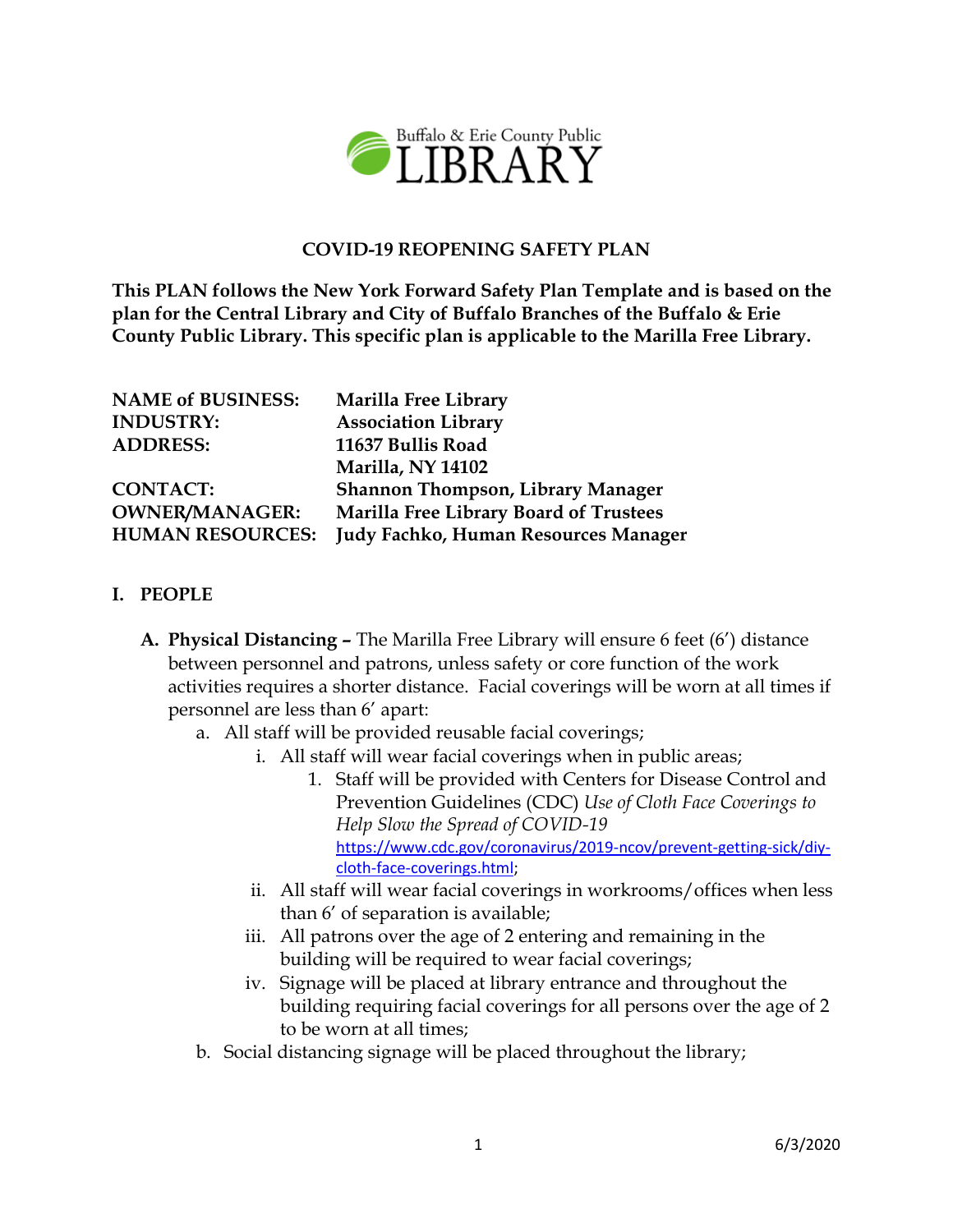- i. Floors will be marked with 6' increment markers in areas such as the circulation desk; one way traffic flow will be denoted where practicable;
- ii. Seating will be spaced so as to encourage social distancing seating will be removed;
- iii. Computers will be spaced so as to encourage social distancing every other computer will be made "unavailable for use;"
- iv. Patrons will not be allowed to socially gather;
- v. Industry specific physical social distancing:
	- 1. Programs will not be scheduled until such time as social gatherings are permitted under New York Forward;
	- 2. Meeting rooms will not be made available for public use until such time as social gatherings are permitted under New York Forward;
- c. Tightly confined spaces will be occupied by only one individual at a time unless all occupants are wearing facial coverings;
	- i. If occupied by more than one person, the occupancy will be kept under 50% of maximum capacity**;**
	- ii. Employee break rooms, staff lounge, etc. will be at 50% capacity;
- d. Floors will be marked with 6' increment markers in areas such as circulation desk; self-checkout machines; and workrooms where practicable;
- e. Teleconferencing or videoconferencing will be used for meetings;
	- i. If in-person meetings must be held, they will be held in open, well ventilated spaces with appropriate social distancing among participants;
- f. Pick-up and deliveries:
	- i. Common situations that may not allow for 6 ' of distance:
		- 1. Receipt of goods/materials
			- a. Facial coverings and gloves will be worn when receiving vendor deliveries, USPS, FedEx, United Parcel Service and working with library materials;
			- b. Facial coverings and gloves will be worn when receiving/sorting library materials;
			- c. Hand washing protocols will be in place with notices posted;
- g. WALK-UP and CURBSIDE SERVICE Customer (patron) engagement:
	- 1. Facial coverings and gloves will be worn by staff at all times when providing walk-up and curbside pickup;
		- a. WALK-UP and CURBSIDE SERVICE protocols will be followed.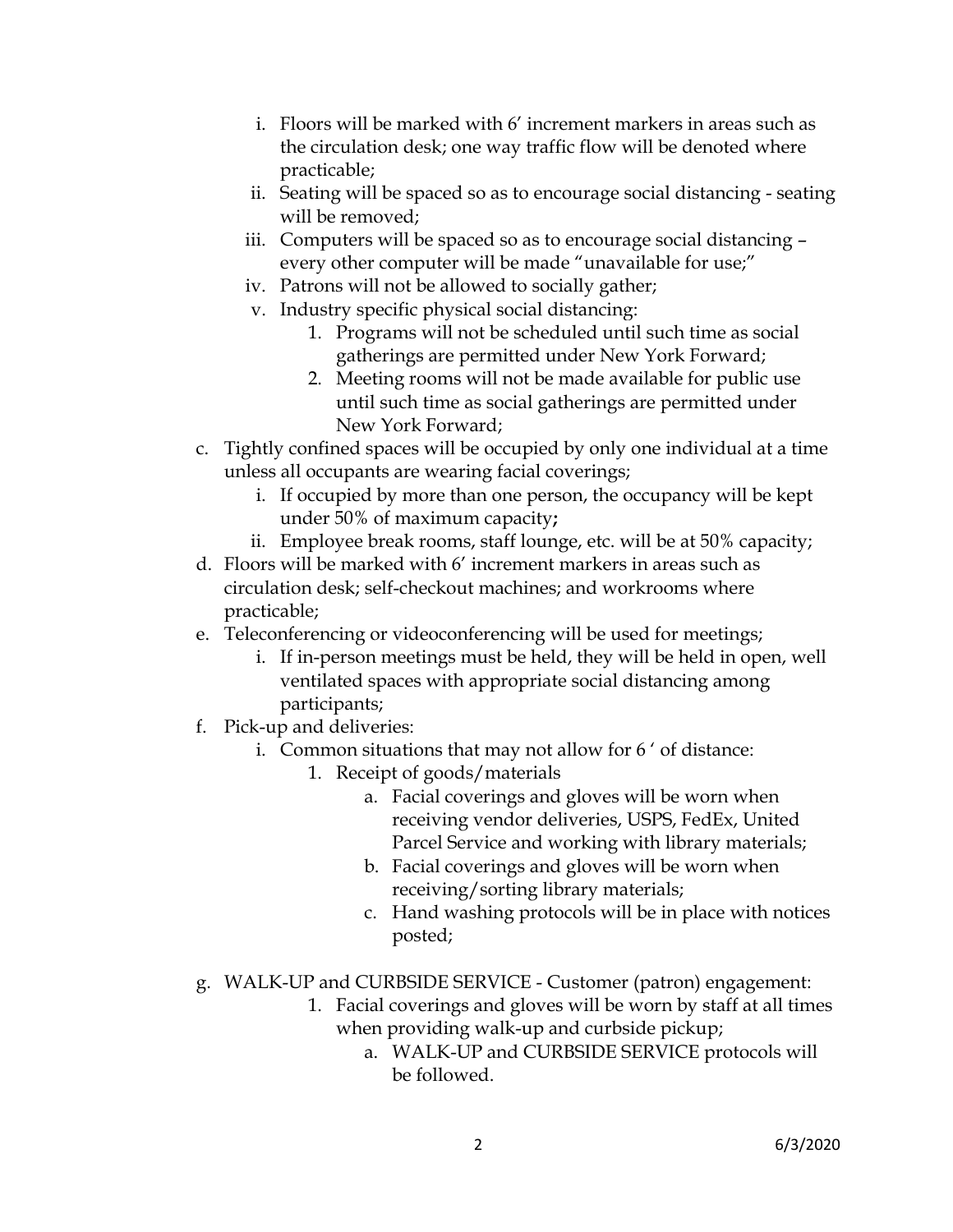#### **II. PLACES**

- **A. Protective Equipment –** Staff at the Marilla Free Library will be provided reusable facial coverings and request additional stock from the B&ECPL as needed:
	- a. The B&ECPL has, in stock as of 5/18/2020, 2,000 **reusable** facial coverings from Erie County Emergency Services. These reusable facial coverings will be distributed to each library within the B&ECPL System;
		- i. The B&ECPL has ordered an additional 1,000 **reusable** facial coverings from DIVAL Products with an estimated date of arrival as 5/19/2020;
		- ii. The Marilla Free Library has in stock, as of 6/1/2020 reusable facial coverings for each staff member;
	- b. The B&ECPL has 1,000 **disposable** facial coverings in-stock as of 5/18/2020;
		- i. The B&ECPL has ordered an additional 1,000 **disposable** facial coverings from AMAZON.com with an estimated date of arrival as 5/27/2020;
		- ii. The Marilla Free Library has in stock, 14 **disposable** facial coverings as of 6/1/20
		- iii. The Marilla Free Library has ordered an additional 50 **disposable** facial coverings from OfficeMax
	- c. Reusable facial coverings must be stored properly between use, cleaned/washed regularly and replaced when damaged;
		- i. Staff will be provided with CDC guidelines regarding cleaning/washing face masks [https://www.cdc.gov/coronavirus/2019](https://www.cdc.gov/coronavirus/2019-ncov/prevent-getting-sick/diy-cloth-face-coverings.html) [ncov/prevent-getting-sick/diy-cloth-face-coverings.html;](https://www.cdc.gov/coronavirus/2019-ncov/prevent-getting-sick/diy-cloth-face-coverings.html)
		- ii. Staff will be provided with an individual sealable plastic bag for storing their reusable mask;
			- 1. Staff will be instructed to label the plastic bag with their name;
		- iii. Staff will be instructed to inform their supervisor if/when their reusable mask needs replacing;
		- iv. Staff will be provided with a disposable mask if a reusable mask is not available or if the staff member does not have their reusable mask at the start of their shift;
	- d. Sharing of objects Staff will be provided gloves and instructed to wear during materials handling procedures;
		- i. Staff will be instructed to not share such items as pens, pencils, utensils, etc. whenever practicable;
			- 1. Staff will be provided with an individual sealable storage pouch for office supplies such as pens and pencils;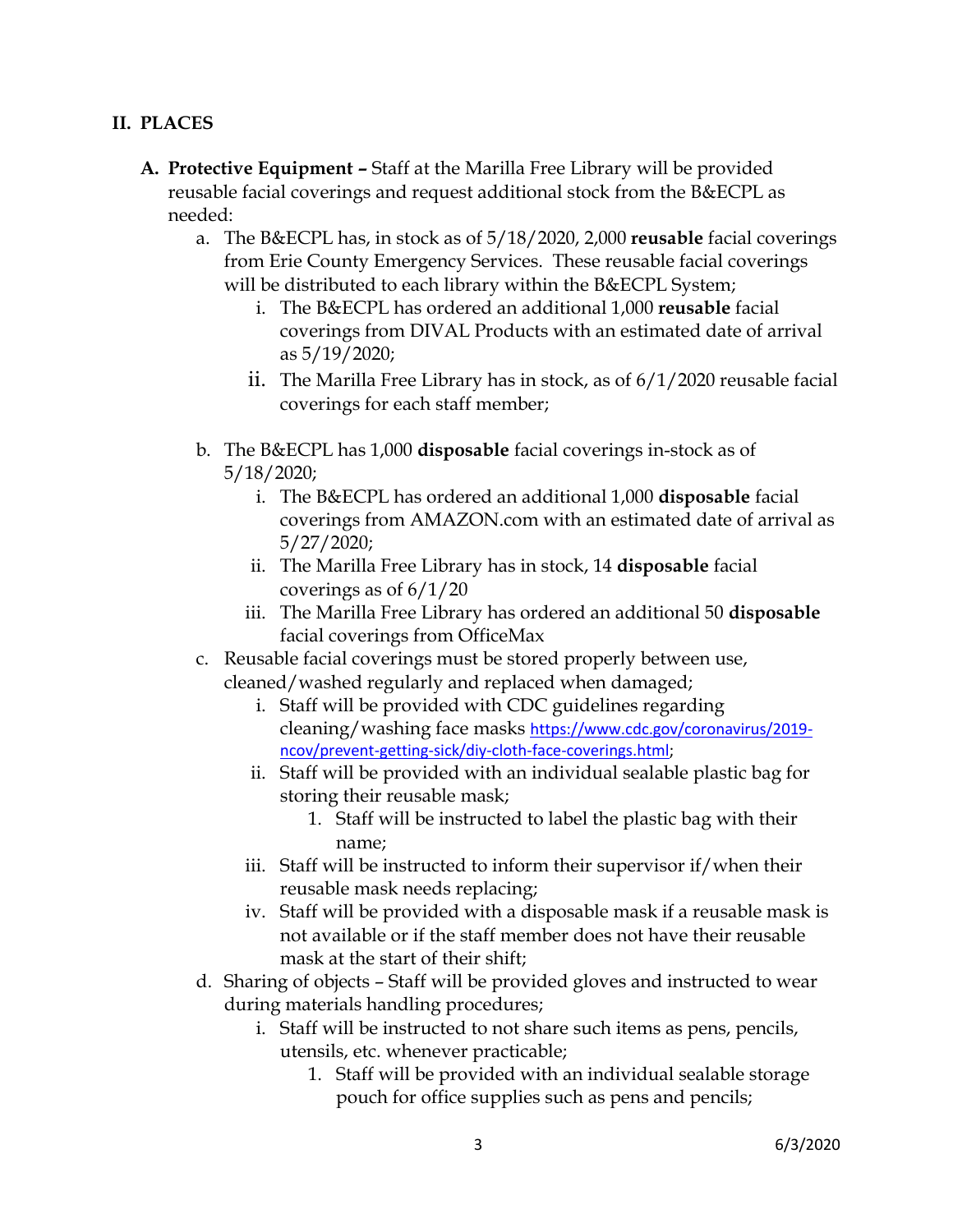- a. Staff will be instructed to label the storage pouch with their name;
- 2. If shared items are handled, staff will be instructed to wash hands frequently in accordance to CDC recommended hand washing guidelines [https://www.cdc.gov/handwashing/pdf/wash](https://www.cdc.gov/handwashing/pdf/wash-your-hands-fact-sheet-508.pdf)[your-hands-fact-sheet-508.pdf;](https://www.cdc.gov/handwashing/pdf/wash-your-hands-fact-sheet-508.pdf)
- ii. Staff will be instructed to frequently wash hands while in the workplace;
	- 1. CDC recommended hand washing guidelines will be posted in all staff restrooms and where sinks are located;
- iii. Staff will be trained on these protocols.
- B. **Hygiene and Cleaning –** The Marilla Free Library will adhere to hygiene and sanitation requirements from the CDC [https://www.cdc.gov/coronavirus/2019](https://www.cdc.gov/coronavirus/2019-ncov/community/pdf/ReOpening_America_Cleaning_Disinfection_Decision_Tool.pdf) [ncov/community/pdf/ReOpening\\_America\\_Cleaning\\_Disinfection\\_Decision\\_Tool.pdf](https://www.cdc.gov/coronavirus/2019-ncov/community/pdf/ReOpening_America_Cleaning_Disinfection_Decision_Tool.pdf) and Department of Health (DOH)

[https://coronavirus.health.ny.gov/system/files/documents/2020/03/cleaning\\_guidance\\_general](https://coronavirus.health.ny.gov/system/files/documents/2020/03/cleaning_guidance_general_building.pdf) **building.pdf** and maintain cleaning logs on site that document date, time and scope of cleaning:

- a. Maintenance staff at the Marilla Free Library will be responsible for maintaining cleaning logs for regular cleaning schedules;
	- i. The logs will be kept in the maintenance "office" or in a designated area at each location, when the "office" is not easily accessible;
- b. Staff and patrons will have access to:
	- i. soap, water, paper towels;
	- ii. hand sanitizer containing 60% or more alcohol;
- c. Cleaning regular cleaning/disinfecting will occur daily in the following areas:
	- i. High transit areas;
	- ii. Restrooms public and staff;
	- iii. Common areas including but not limited to stair railings, tables and chairs;
- d. Cleaning cleaning/disinfecting will occur after every use of the following, where practicable, in shared staff and public areas and will be the responsibility of all staff members:
	- i. Circulation desks;
	- ii. Self-checkout machines;
	- iii. Public access computers including keyboards and surface areas of computer desks;
	- iv. Staff computers including keyboards and surface areas of computer desks;
	- v. Staff telephones;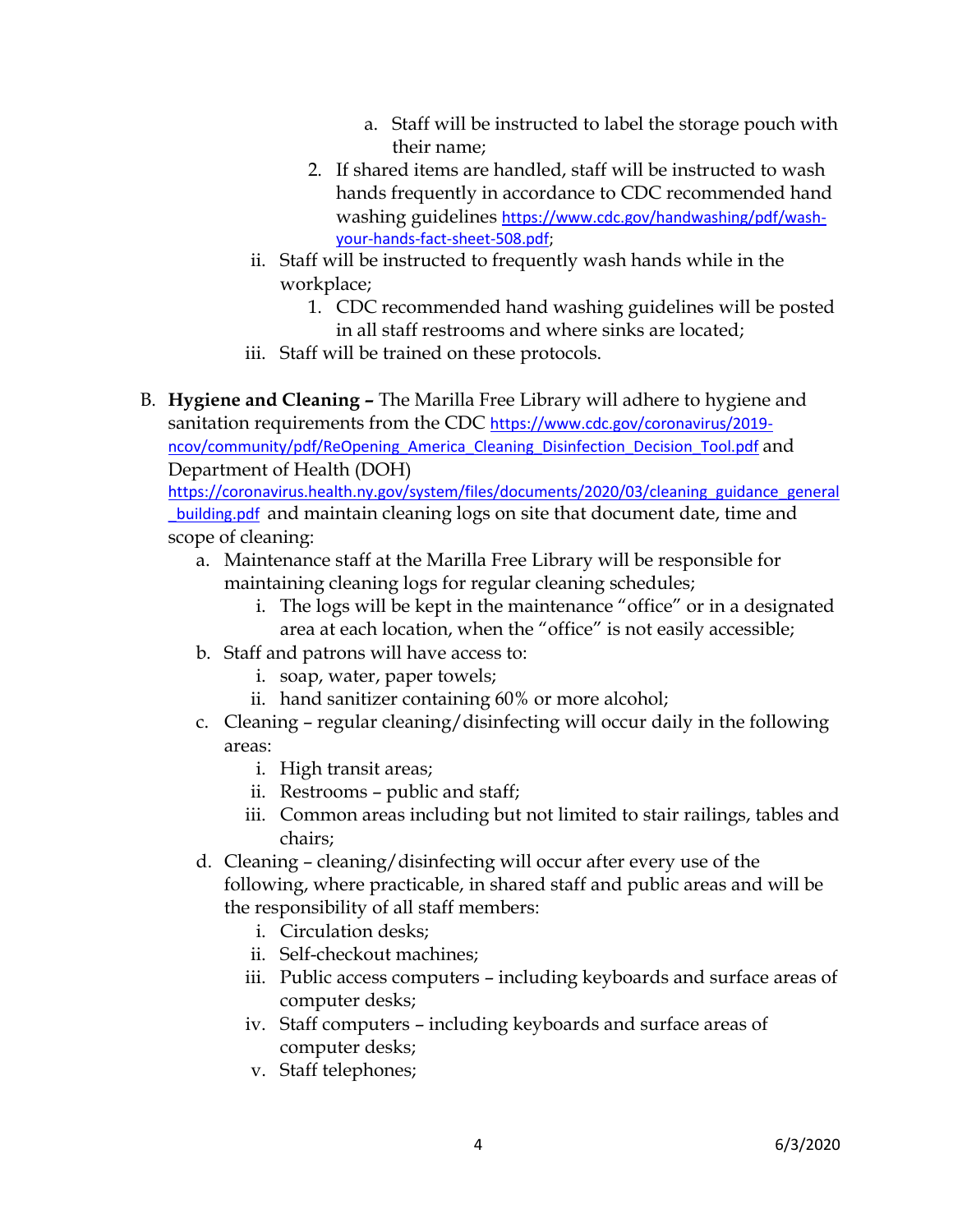- e. The B&ECPL System will provide cleaning and disinfecting products that have been identified as effective against COVID-19 by the Environmental Protection Agency (EPA);
- f. Staff will be instructed to wash hands frequently in accordance to CDC recommended hand washing guidelines [https://www.cdc.gov/handwashing/pdf/wash-your-hands-fact-sheet-508.pdf.](https://www.cdc.gov/handwashing/pdf/wash-your-hands-fact-sheet-508.pdf)
- **C. Communication –** The Marilla Free Library will:
	- a. Post signage throughout the library to remind staff to adhere to proper hygiene, social distancing rules, appropriate use of personal protective equipment (PPE) and cleaning and disinfecting protocols. Signage will include but is not limited to:
		- i. CDC recommended hand washing guidelines [https://www.cdc.gov/handwashing/pdf/wash-your-hands-fact-sheet-508.pdf;](https://www.cdc.gov/handwashing/pdf/wash-your-hands-fact-sheet-508.pdf)
		- ii. CDC *Use of Cloth Face Coverings to Help Slow the Spread of COVID-19*  [https://www.cdc.gov/coronavirus/2019-ncov/prevent-getting-sick/diy-cloth](https://www.cdc.gov/coronavirus/2019-ncov/prevent-getting-sick/diy-cloth-face-coverings.html)[face-coverings.html;](https://www.cdc.gov/coronavirus/2019-ncov/prevent-getting-sick/diy-cloth-face-coverings.html)
		- iii. CDC *How to Remove Gloves* [https://www.scribd.com/document/455417646/CDC-Poster-How-to-Remove-](https://www.scribd.com/document/455417646/CDC-Poster-How-to-Remove-Gloves)[Gloves;](https://www.scribd.com/document/455417646/CDC-Poster-How-to-Remove-Gloves)
		- *iv. Social Distancing is in Effect at this Library – General];*
		- *v. Social Distancing is in Effect at the Library Computers;*
		- *vi. Wearing a Mask is Required in this Library;*
		- *vii.* "Stand Here" floor markings*;*
		- viii. Other signage as required;
	- b. Cleaning and disinfecting protocols will be provided to Maintenance staff:
		- i. Information pertaining to cleaning and disinfecting of surfaces as listed in Section B (d) will be made available to staff;
	- c. Communication plan for employees, visitors and customers with a consistent means to provide updated information:
		- i. Employees
			- 1. Information will be distributed to staff during initial return to work and subsequently through inner-office delivery and via email to those employees utilizing such;
				- a. Supervisors will be held accountable in the continued distribution and dissemination of up-to-date information;
				- b. Information will be placed on the B&ECPL Staff Intranet under COVID-19 Information [http://intranet.buffalolib.org/covid-19-information;](http://intranet.buffalolib.org/covid-19-information)
				- c. Signage will be posted in staff workrooms, breakrooms, restrooms, etc.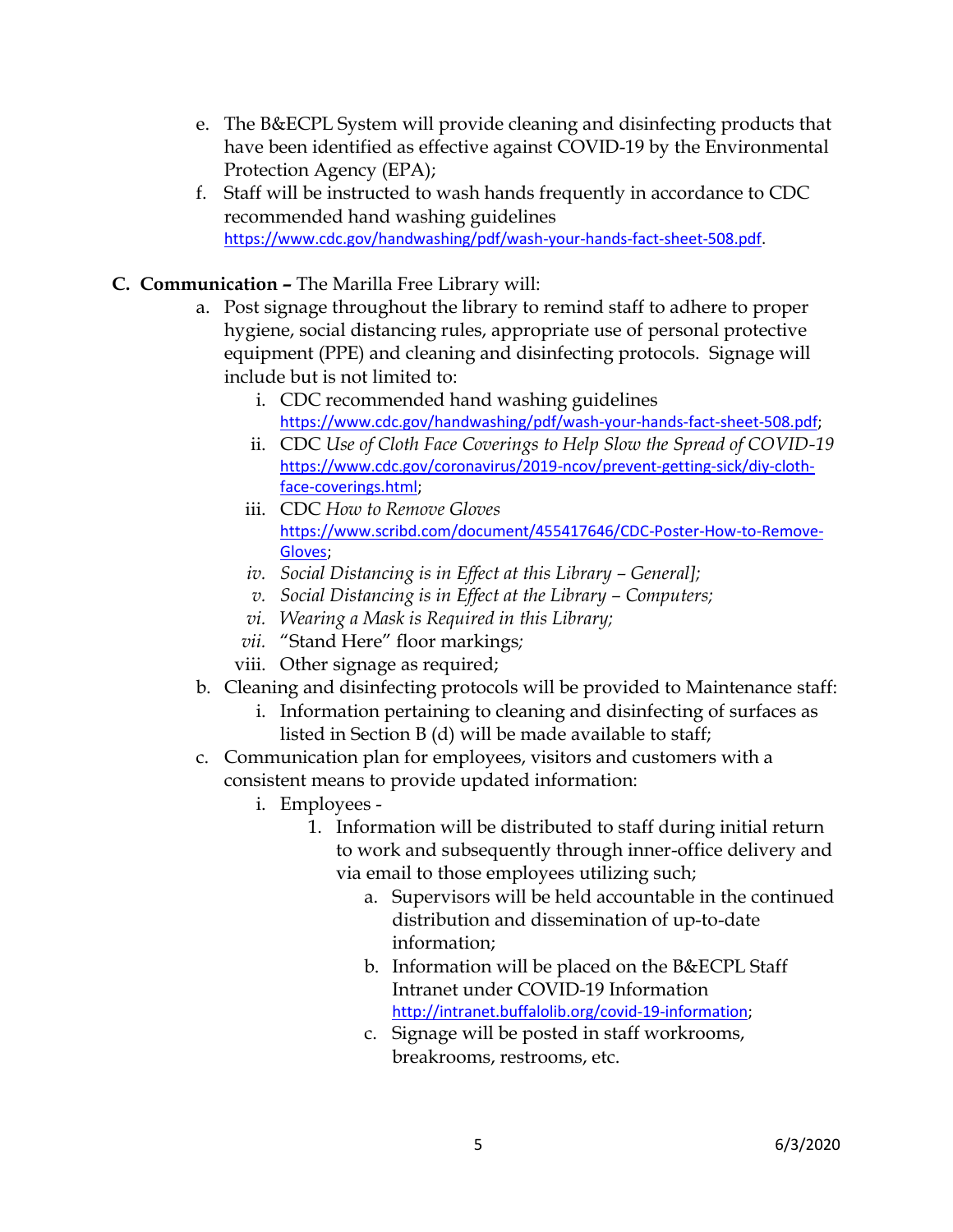- ii. Visitors for the purposes of this section, visitors shall constitute vendors, delivery personnel, contractors, contractors, performers, and other non-library patron visitors;
	- 1. Pertinent information pertaining to social distancing, required facial covering, hand washing, etc. will be posted at entrances associated with visitors, i.e. Shipping Docks, staff entrance(s), etc.;
		- a. Information will be updated as new information is disseminated;
- d. Visitor Logs for the purposes of this section, visitors shall constitute vendors, delivery personnel, contractors, consultants, performers and other non-library patron visitors;
	- i. All visitors will report to the Back Door of the Library
	- ii. Visitor logs will be kept by the Marilla Free Library Manager
- e. If a Marilla Free Library employee identifies as having tested positive for COVID-19, the Marilla Free Library Manager will notify the Human Resources Department. The Human Resources Department will:
	- i. Notify the New York State Health Department;
	- ii. Notify the Erie County Department of Health;
	- iii. Cooperate with contact tracing efforts including:
		- 1. Notification of potential contacts such as workers or visitors who had close contact with the individual;
		- 2. All information will be kept confidential pursuant to state and federal laws and regulations.

## **III.PROCESS**

- **A. Screening** The Marilla Free Library will:
	- a. Follow the B&ECPL Personnel Policies and Procedures: *Protective Measures to Reduce Risk of Exposure to COVID-19*;
	- b. Implement daily mandatory health screening for all employees prior to the beginning of the respective employees work day that includes:
		- i. Temperature check;
			- 1. The Temperature will be taken with a touchless thermometer by a manager/supervisor or employee will conduct a self screening;
			- 2. Temperature will be noted as either: a) below 100.4 OR b) above 100.4;
		- ii. Completion of the B&ECPL *Pre-entry Questionnaire – COVID-19 Assessment*;
		- iii. Temperature logs and questionnaires shall be reviewed daily by the Marilla Free Library Manager, or supervisor in charge when